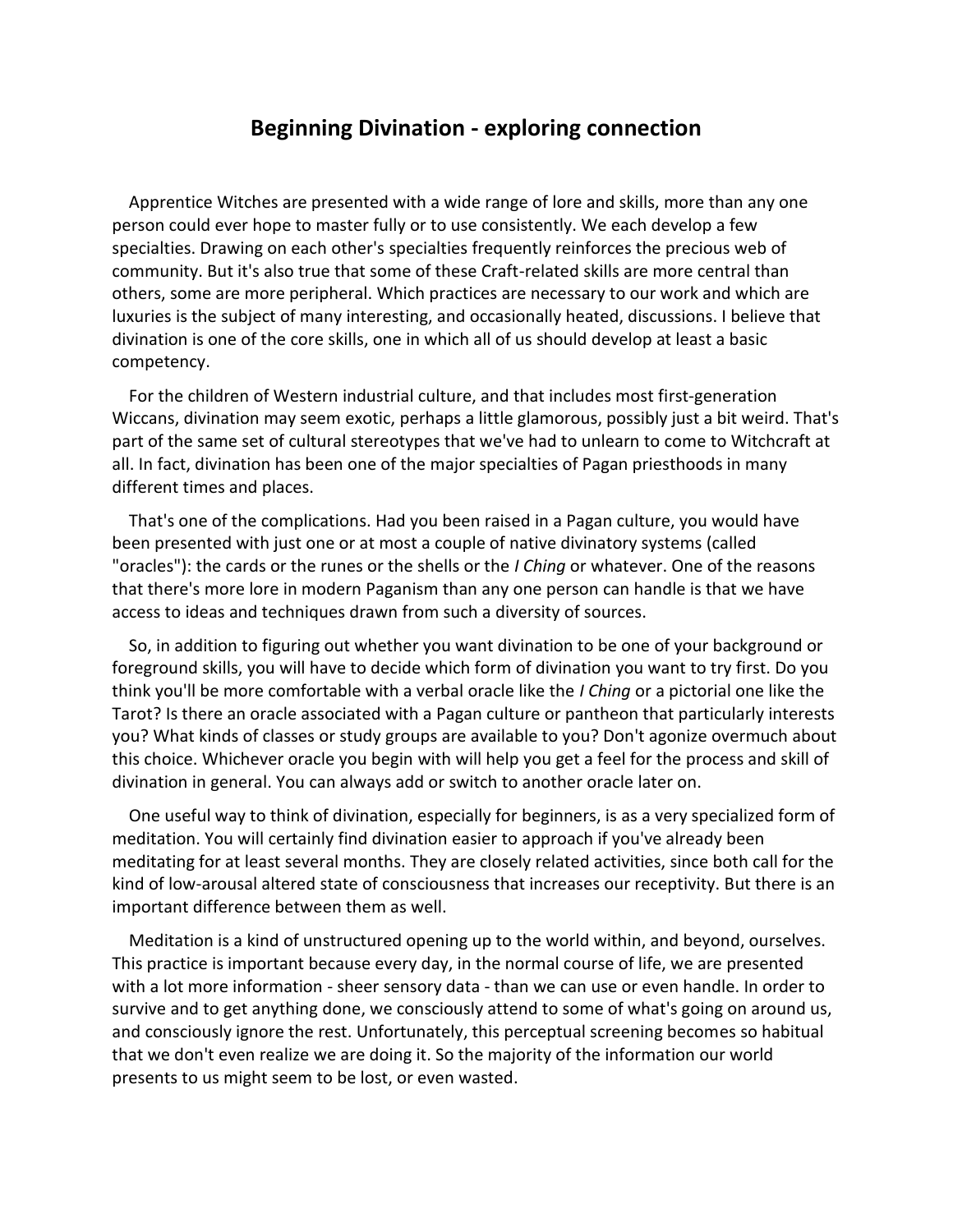Not necessarily. Just as we can handle only a small part of the information that constantly reaches us, our conscious minds are only a small part of our minds. We actually notice, and store, and correlate a whole lot more than we are aware of at the time. So it is said that your conscious mind may be very intelligent, but your unconscious is a whole lot wiser. The wisdom of the unconscious mind is made available to us in many ways, including dreams, meditation and divination.

But it doesn't stop there. Beyond the personal unconscious lies the collective wisdom of humankind, called the Transpersonal or the collective unconscious. And, far greater than that, is the wisdom of the Whole, of the Gods, all that we sometimes call the realms of the Mighty Ones. On flat paper, we can only depict this as a series of concentric circles, but really it's more like concentric hemispheres. There is no trade-off between depth and breadth. As the radius of inclusion grows, the hemispheres become both wider and deeper, eventually reaching to the very foundations of our being.

In our understanding of the term, magic is the art of changing consciousness in accordance with will. Meditation is usually a simple de-focusing, opening consciousness to all that was previously screened out -- and that's one form of magic. Mysticism, in contrast, is a shift, rather than a softening of focus. It is the specific magic of opening our consciousness to contact with the Sacred, however we conceive the Sacred to be. Contemplation is a kind of hybrid of meditation and mysticism, a meditation that centers itself around some very significant idea or story or picture or symbol. Contemplation, meditation and mysticism are activities that are generally engaged in for their own sake, without thought of secondary gain.

Any divinatory oracle can be used as a "pure" contemplative focus, and indeed this is very good practice. But it's not what most people mean when they speak of divination. Divination, as generally understood, is question-driven. It is an attempt to bring the wisdom of the unconscious, the Transpersonal and the Sacred to bear on important or perplexing issues of everyday life. So divination is a nexus, a bridge between the Worlds, a set of techniques for linking Sacred wisdom with ordinary life concerns. As such, it lies at the very heart of our Pagan religious sensibility and the workings of our Craft. Pagan religion, nature worship, conceives the Sacred to be immanent -- for us meaning and value is to be found in this life, in these bodies, on this Earth, here and now. Whatever lore or technique can help us to perceive, understand and live that is, for us, both big magic and major mysticism.

How does divination work? There are a lot of guesses about that, and no clear consensus. One that seems sensible to me is that a reading presents us with a group of symbols. Now, there's an important difference between a symbol and a sign. A traffic light is a good example of a sign; both red and green have clear, unambiguous definitions that you had better not confuse. A symbol, in contrast, is never that simple, rather it is multivocal (ahem, *protean*), carrying a cluster of complex, nuanced, related meanings, connotations rather than denotations.

Further, the symbols that are included in the various divinatory systems are not just multivocal, they are *important* . They represent archetypes, meanings, values that are central to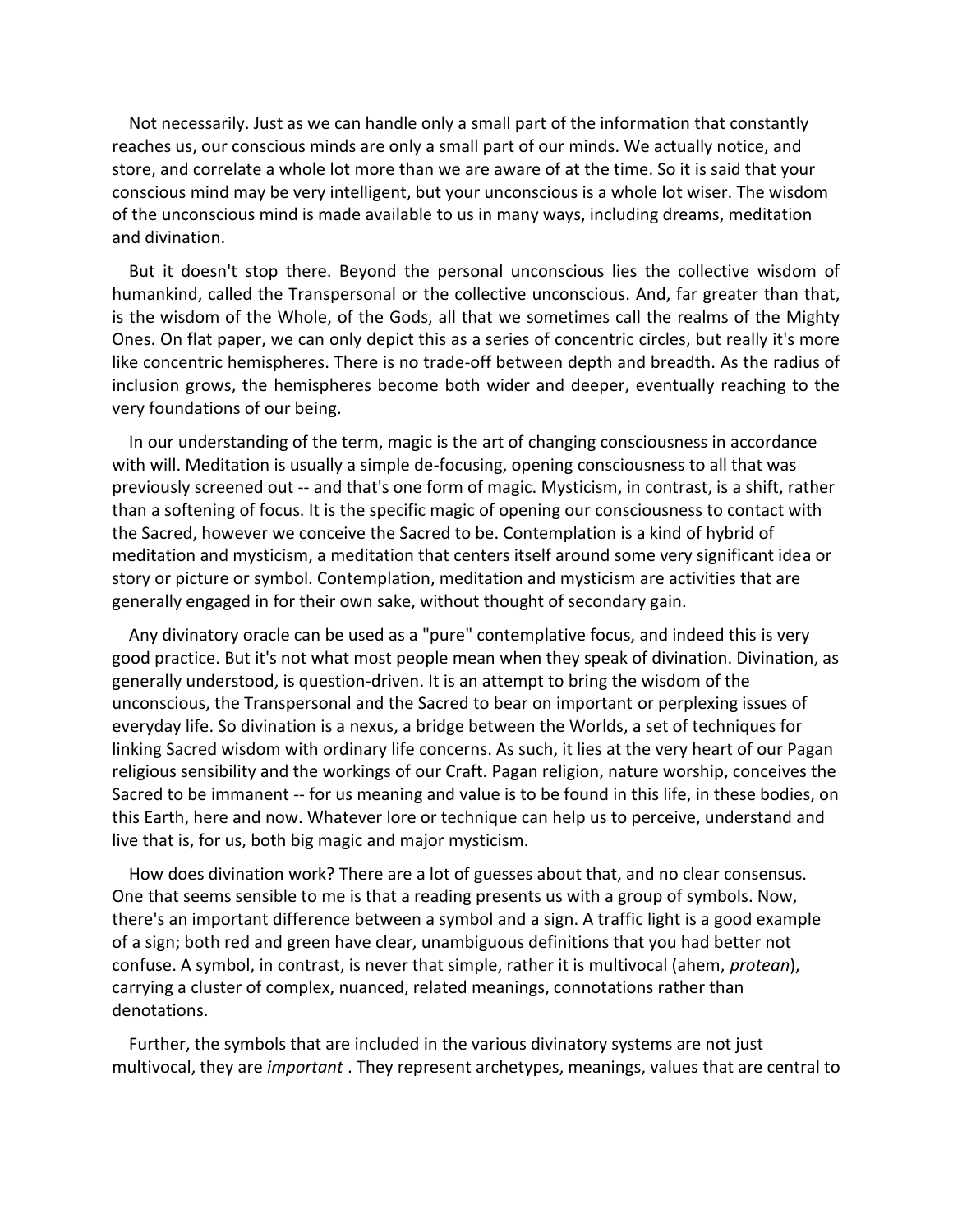the cultures within which these divinatory systems were developed. Since a reading almost always contains not just one but an array of such symbols, their meanings also interact, reinforcing and modifying each other.

When you approach these symbols in a meditative, receptive state of consciousness, they can carry you deep into the realm of meanings and values, and help you find entirely new perspectives on whatever question or issue or situation is before you. It only makes sense, then, that connecting the symbols with the situation will come much easier if you have already put some effort into becoming familiar and fluent with the symbols themselves.

As you begin this familiarization process, remember that you are learning a new and subtle vocabulary. This is not just a matter of memorizing some canned meanings from some book or "cheat sheet" -- that's worse than useless. Instead, you will be feeling your way into the symbols, their interactions, and, most of all, the archetypal sources from which they emerge. Be patient with yourself. You will find that the learning process is not only enjoyable in itself - it deepens your spirituality.

Here is a simple, three-step approach that I believe will be helpful to you as you feel your way into your chosen oracle:

### Step one: **research**

Explore the history and traditional interpretations of your oracle. Your best information will come from primary sources, materials created within the same culture and at the same time period as your oracle.

Secondary sources are tricky. Much of what is written about divination is simplistic and superstitious. But some is thoughtful and scholarly and can add a great deal to your understanding of the philosophical and psychological bases of your chosen system. So read as many different credible secondary sources as you can, so that you can get different perspectives. Read critically. Look for psychological depth and an understanding of symbolism and metaphor. Be particularly suspicious of any implication that the future is pre-determined and can be absolutely foretold.

Also, take any opportunity to discuss your oracle with others whose insights and values you respect. Perhaps you can join a class or study group, either locally or on the Internet.

Learn as much as you can from all of these sources, always remembering to test whatever you learn against your own internal sense of consistency and rightness. Take what you can use and leave the rest.

### Step two: **contemplation**

Research gives you the broad outlines of understanding, a sense of how each symbol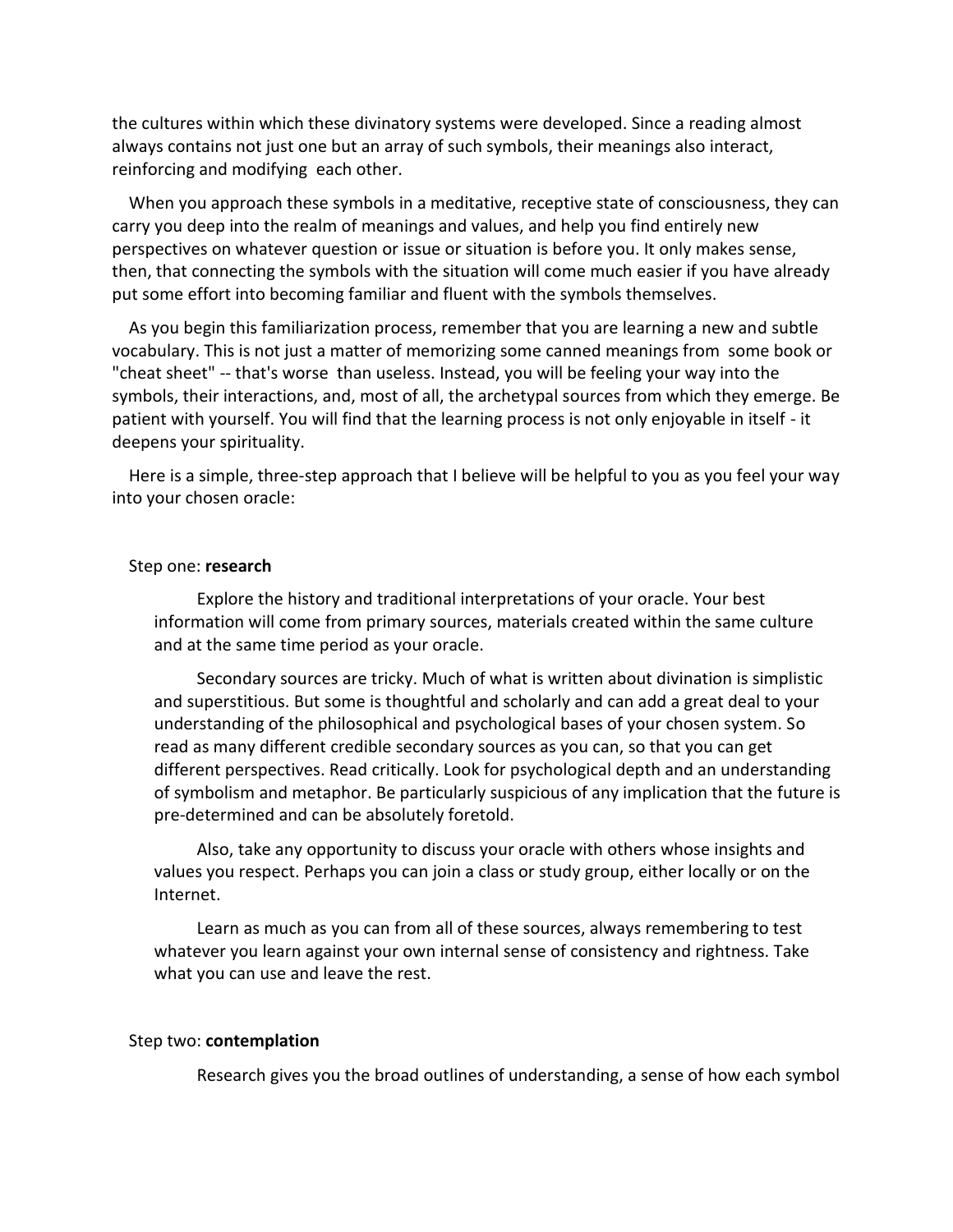was understood in its native culture and in our own. Inner work fills in the details.

Contemplation and meditation are both good precursors to divination. Meditation helps us open ourselves to deep sources of knowledge. Contemplation, using the symbols of our chosen oracle as focus, helps us explore our complex inner connections with those symbols. Such exploration leads to fluency.

Find a time when you are relaxed, comfortable and unhurried. Start with the symbol. If it's a visual symbol like a rune or a Tarot card, actually gaze at it. That means look at it quite steadily, but with soft focus, observing what may appear in your inner and outer peripheral vision. Let your mind wander around it. Ponder, ruminate, daydream. What shows up in the periphery are some of your own internal associations to the symbol you are contemplating. Others may show up as other sensory perceptions, emotional states or simply ideas that appear in consciousness.

Keep a record of all these associations. "Mind mapping" is one method that works well. To make a mind map, draw the symbol or write its name in the center of a blank page. Then draw radiating, branching and connecting lines to whatever associations come to you. Revisit this exercise from time to time and include the dated results in your developmental journal. They will be useful in tracking your growth.

If you're working with a group, collective associative techniques, such as "bud, leaf, branch" will give you some insight into the way other people might read the symbol, thus widening your range of possibilities. They will also help to create and maintain a "group mind," an intermediate step between the personal and the collective unconscious.

### Step three: **expression**

The final step in achieving fluency is becoming able to express or share the insights you derive from your readings. This skill may be developed by creatively expressing the associations that come up for you. Whatever artistic medium you feel comfortable with is just fine for this purpose. Words, pictures or sounds work equally well

If you also happen to be technically skillful, you may achieve some artistically successful results. That's a wonderful fringe benefit, a blessing that you'll want to find a way to share with the rest of the community. But remember that it's not at all the object of this exercise. For now, the idea is simply to get practice in self-expression, to loosen up your ability to share information that comes through symbol and metaphor. So don't stifle your process with judgement. The more you practice, the clearer your channel of expression will be.

There's always more to learn, so these activities are never completed. Understanding of such richly complex symbols can always become deeper and more complex. But eventually, you will want to begin to connect the worlds, to apply the wisdom you can access through your chosen oracle to your own life issues and those of your friends. As with the other steps, the more you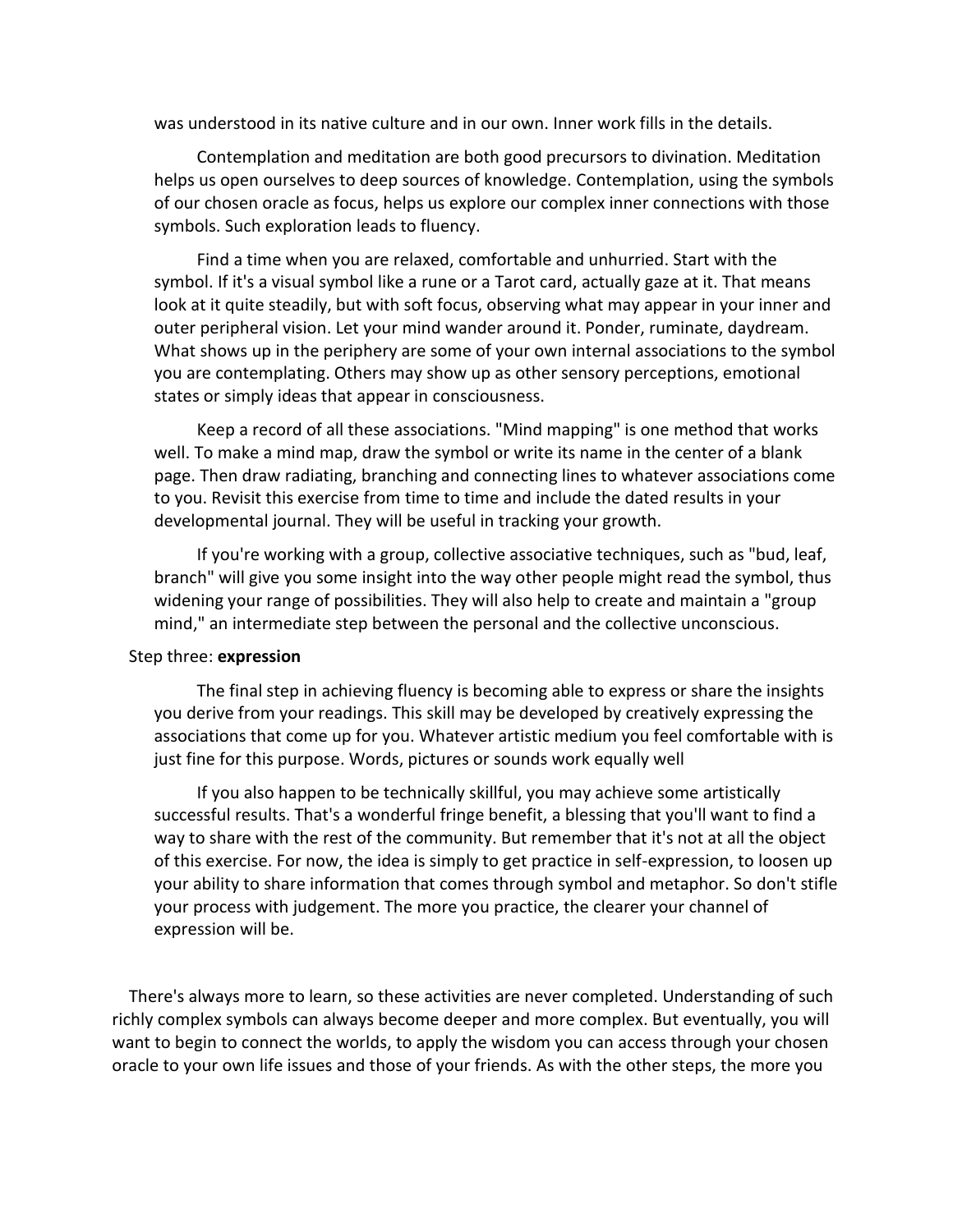do of this, the better and more easily you will be able to do it. So, here are some important guidelines to remember when reading for others:

- ▸ Divination is not fortune-telling because the future is not fixed. What we do in divination is to look very deeply into the present, and identify the trends and probabilities that are operating here and now, so as to offer the querent some choices about her or his future life. To give the querent the impression that the future is pre-determined is to deprive them of choice, power and responsibility for their own life. To the extent that they believe you, it is a self-fulfilling prophecy and an intensely baneful act.
- ▸ Since the purpose of divination is to empower your querent, not to display your psychic powers, encourage them to talk. Active listening techniques are very, very important. Learn what you can about peer counseling or basic ancillary counseling. Often, simply helping them to formulate the question clearly is the very best help you can give them. In any case, since they are obviously closer to the situation than you are, if you can help them reach within to their own associations to the symbols of your oracle, their own inner wisdom, you are serving them well indeed.
- $\triangleright$  Every querent is entitled to full confidentiality and as much privacy as they desire. If they choose to have a trusted friend present, that's their choice, and it should be entirely at their initiative. Don't set yourself up to read in public. Party gigs are for entertainers, not priest/esses.
- ▸ Don't ever rush a reading. Each querent deserves your full and unhurried attention. Always take a grounding and clearing break between readings. Never do more at a time than you can do with full focus.
- ▸ Remember that divination is for us a form of religious counseling, and that you are a priestess. You are entitled to full dignity, as are the religious practices that we share. Avoid the hokey costuming.

One final question that every beginning diviner asks: should you read for yourself? Some of us do, others don't. Try it, and see how it works for you. While pure contemplation will inevitably shed some light on your current life issues, you may find that purposely exploring those issues is a considerably different process. Speaking only for myself, I find the presence of a trusted, supportive and objective person to be helpful, if not essential, when I am trying to work through some perplexity, with or without an oracle. On my own, I could just be spinning my wheels in old habits and illusions, and never know it. That, of course, goes for all counseling. It certainly goes for religious counseling, and divination, as well.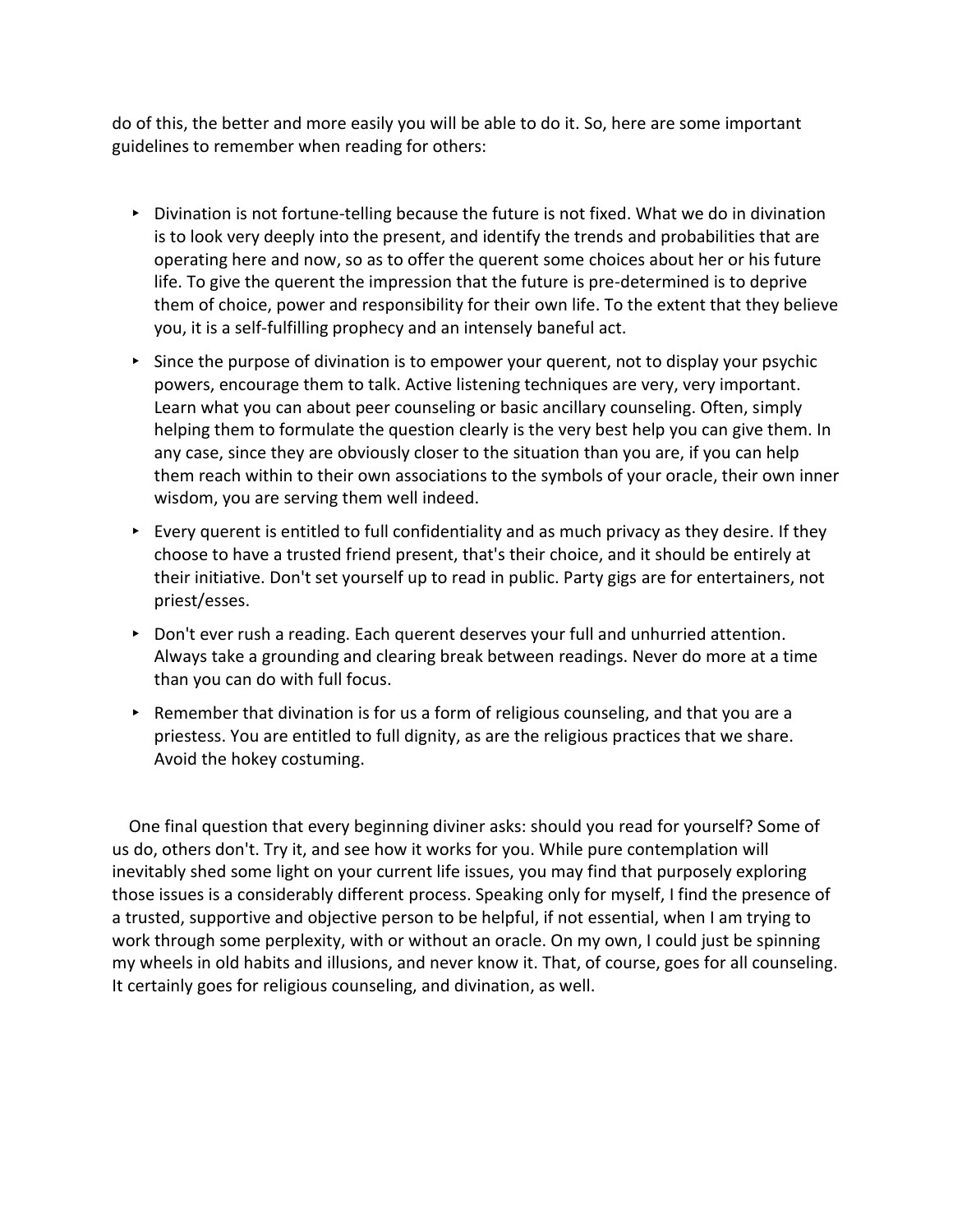# **Brief Reading List on Divination**

Please note that this list is limited because I have only really explored three oracles, the *I Ching*, the Runes and the Tarot. If you work with some other system, you would do us all a favor by recommending a couple of your favorite books or other resources.

### Ashcroft-Nowicki, Dolores

*Inner Landscapes: a Journey into Awareness by Pathworking* Wellingborough, Northamptonshire, UK: Aquarian, 1989 ISBN 0-85030-623-X 160 pp.

Guided meditations for each of the Tarot Major Arcana.

## Aswynn, Freya

*Leaves of Yggdrasil* St Paul: Llewellyn, 1990 ISBN 0-87542-024-9 260 pp.

Her work on the runes is relatively scholarly and gives some depth. As a Wiccan, she is also sensitive to feminist issues, and has a major section on the Norse Goddesses, information that is not always presented. Interest in the runes makes sense for us, as English speakers. Our language evolved from and shares a sensibility with the culture that created the runes. Rune readers today will inevitably also find the many books of Edred Thorsson. Be warned - stay with the first two or three, which were written before Thorsson became involved with Satanism.

# Fenton, Sasha

*Tarot in Action!* Wellingborough, Northamptonshire, UK: Aquarian, 1987 ISBN 0-85030-525-X 240 pp.

Not all questions fit neatly into a Celtic Cross spread. This book presents a wide variety of spreads and explains how to choose the spread that will best help explore any particular question or situation. Very helpful.

Loewe, Michael and Carmen Blacker, eds.

*Oracles and Divination* Boulder: Shambhala, 1981 ISBN 0-394-74880-8 244 pp.

A scholarly anthology on divination systems from many cultures, mostly ancient and classical ones. Can shed some light on our roots.

Nichols, Sallie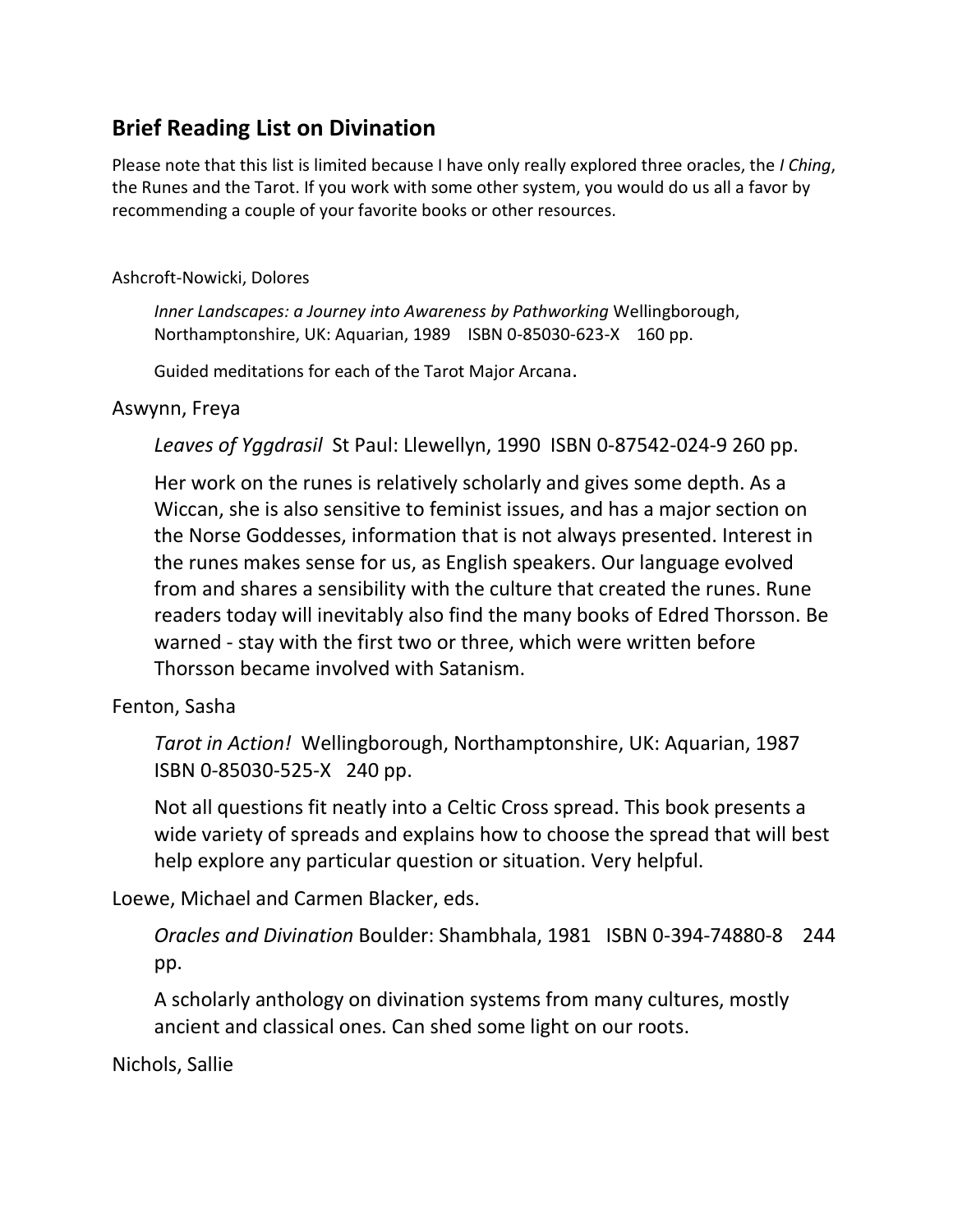*Jung and Tarot: an Archetypal Journey* NY: Samuel Weiser, 1980 ISBN 0-87728-515-2 393 pp.

Instead of the usual paragraph or so of canned interpretation, this book has long, thoughtful chapters on the archetypal significance of each of the Major Arcana cards. I only wish that she had eventually been able to write in similar depth about the Minor Arcana

Peek, Philip M. ed.

*African Divination Systems: Ways of Knowing* Bloomington: Indiana University Press, 1991 ISBN 0-253-20653-7 230 pp.

A scholarly anthology about oracles few of us will ever use, but sometimes stepping away from the familiar is a great way to look at the general process and philosophy of divination. African Pagan religions were disrupted centuries later than our own and so are much more intact.

Pollack, Rachel

*Tarot: the Open Labyrinth* Wellingborough, Northamptonshire, UK: Aquarian, 1986 ISBN 0-85030-465-2 159 pp.

In-depth presentations of a variety of Tarot spreads. Good models. Tarot readers will probably also enjoy her two-volume *Seventy-Eight Degrees of Wisdom*.

Wilhelm/Baynes

*The I Ching or Book of Changes* Princeton: Princeton University Press, 1950 ISBN 0-691-09750-X 740 pp.

The classic translation of the great Chinese oracle. It contains a foreword by C.G. Jung, which is must reading for all diviners, explaining his theory of synchronicity. I also strongly recommend the middle section of the book, called the "Great Treatise" and attributed to Confucius, for a ancient and utterly clear statement of the philosophy of empowering divination. If *I Ching* is your oracle, also see the several classic commentaries now published by Shambhala.

## Wilhelm, Hellmut

*Eight Lectures on the I Ching* Princeton: Princeton University Press, 1960